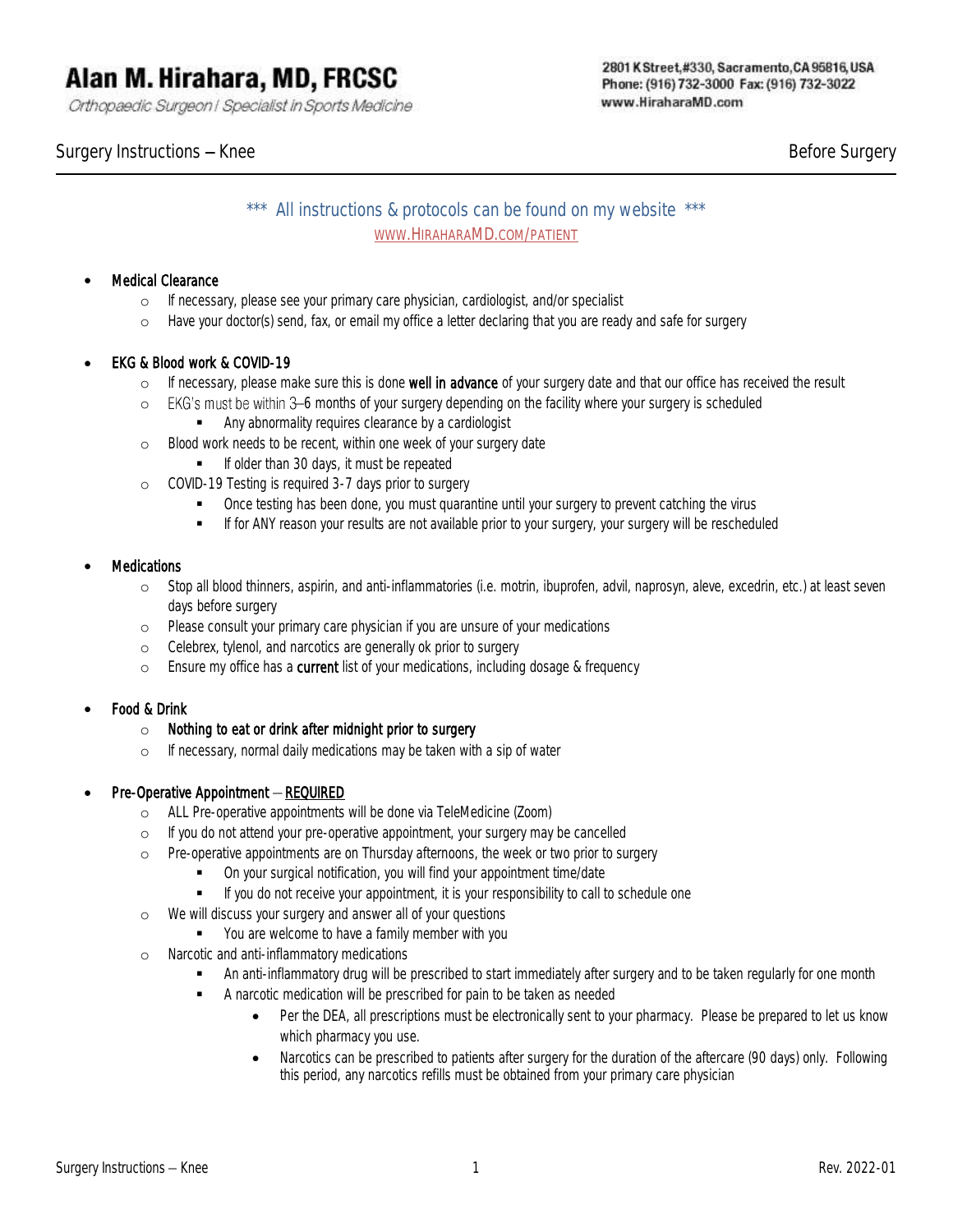Orthopaedic Surgeon | Specialist in Sports Medicine

#### 2801 K Street, #330, Sacramento, CA 95816, USA Phone: (916) 732-3000 Fax: (916) 732-3022 www.HiraharaMD.com

- o We will schedule your post-operative TeleMedicine (Zoom) appointment for a Thursday afternoon following the surgery
- o Your first physical therapy appointment should be scheduled for one week following surgery

#### **Research**

- o All operative patients are signed up with Surgical Outcomes System (SOS): an online patient-tracking database
- o Authorization should already be completed prior to your pre-operative appointment
	- Information on SOS is available on my website: [www.HiraharaMD.com/patient](http://www.hiraharamd.com/patient) → Research Forms → Surgical Outcomes System Info

#### Physical Therapy

- o Results Physical Therapy is my preferred physical therapy group who I have been working with for over 20 years
	- Results PT has 4 locations
		- Rancho Cordova  $-$  (916) 362-7962
		- Rancho Murieta  $-$  (916) 354-0719
		- Carmichael  $-$  (916) 562-9130
		- Elk Grove  $-$  (916) 750-4555
	- Kyle Yamashiro or one of his associates will be seeing patients with me every Thursday afternoon
	- Kyle and his group do NOT work for my office
	- **EXECT** Any questions regarding your therapy should be directed to Kyle and his staff
- o If you already have a physical therapist, Kyle or his staff will be instructing you regarding the specific therapy protocol that I want you to do with your therapist
	- **•** Physical therapy protocols may be downloaded from my website at [www.HiraharaMD.com/patient](http://www.hiraharamd.com/patient)

#### • Optional Items

- o Cold Therapy Units
	- We suggest using one of three different machines: PowerPlay or GameReady or Kodiak
	- Your insurance company may or may not authorize this product
	- **•** This product alleviates pain and swelling after surgery and is very convenient
	- My office and staff does NOT provide support for this item
	- You are NOT required to purchase or rent this optional product
	- Any questions or problems should be addressed directly to the company selling the Cold Therapy Unit:
		- PowerPlay, Results Physical Therapy (916) 362-7962
		- GameReady or Kodiak, Pacific Medical Inc.
			- o Chris Haas (916) 295-3688 / Main Office (916) 706-1520
- o Sling or Braces
	- If a sling or brace is needed postoperatively, one will be provided to you in the hospital immediately following surgery
		- Any questions or problems regarding the sling must be addressed to Pacific Medical Inc.
			- Chris Haas (916) 295-3688 / Main Office (916) 706-1520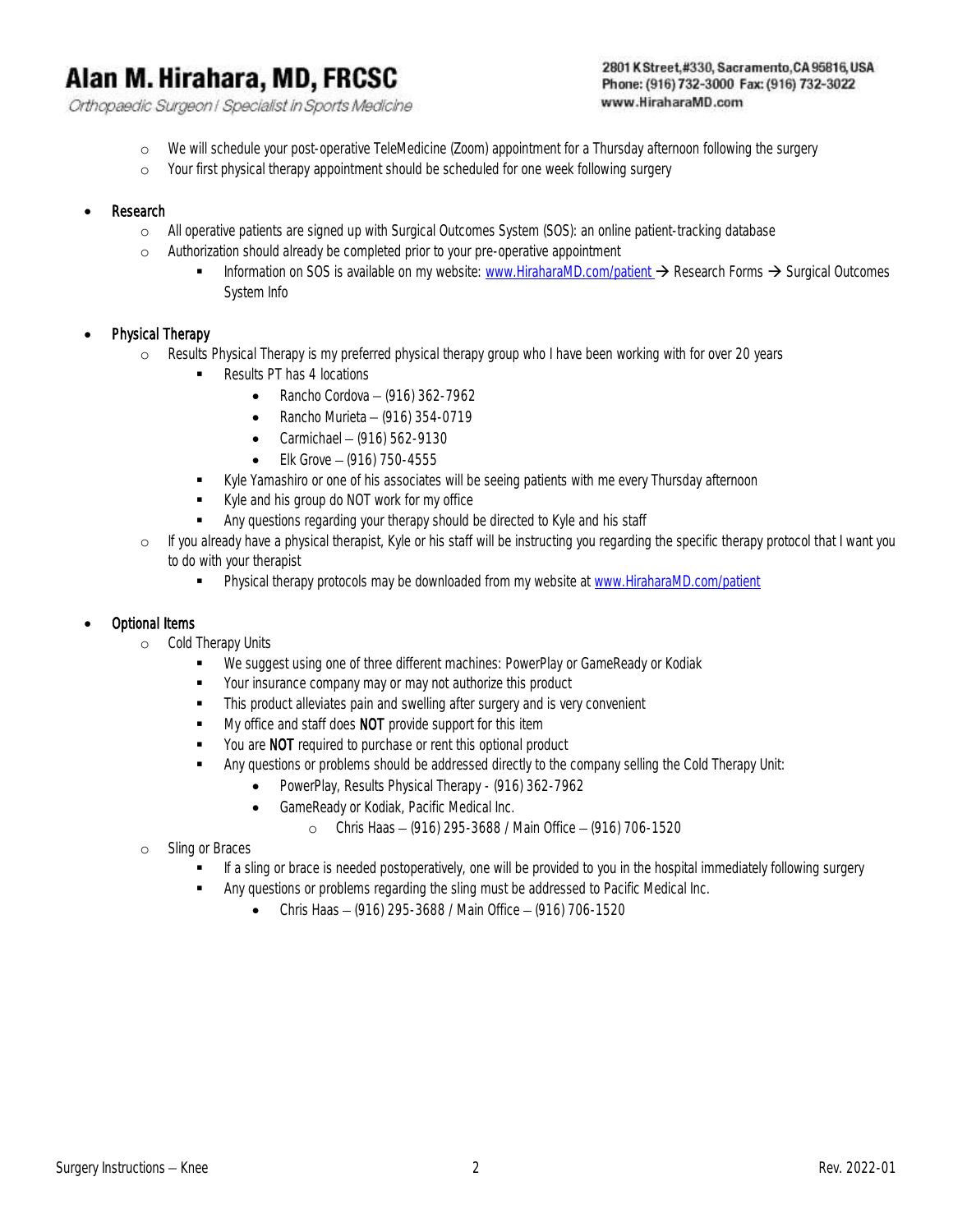Orthopaedic Surgeon | Specialist in Sports Medicine

# \*\*\* All instructions & protocols can be found on my website \*\*\* WWW.HIRAHARAMD.COM/PATIENT

# **Preparation**

- o *Nothing to eat or drink after midnight prior to surgery*
- o If necessary, normal daily medications can be taken with a sip of water
- o Bring your insurance card to your surgery
- o Remove all body piercings, jewelry, or anything metal prior to arrival—they can increase the risk of infection and can result in electrical burns (if cautery is used)
	- Your surgery will be cancelled if metal is present

#### Be Available

- o Arrive to the surgery center 3 hours prior to the time of scheduled surgery
	- $\blacksquare$  If you are the first case, you will arrive  $1.5 2$  hours prior
- o Scheduled surgery times are only guaranteed for the first case
	- All other cases are based on how long the earlier surgeries take and will begin immediately following the end of an earlier case
- o We often run ahead of schedule, be available by telephone and ready to come if we have to call you in early
	- **Ensure we have a current and working contact number for you**
	- **■** If we cannot get a hold of you, you may miss your surgery, which will then need to be rescheduled

#### Illness or Wounds

- o If you are feeling ill for ANY reason or have any open or healing wounds, you must let us know as soon as possible
	- Your surgery may need to be rescheduled
- o COVID-19 testing is required
	- **■** If for ANY reason your results are not available prior to your surgery, your surgery will be rescheduled

#### **Discussion**

- o Most patients have difficulty remembering information after anesthesia so I do NOT discuss the surgery with you immediately after surgery
- o I will talk to you, answer questions, and show you the pictures during our first post-operative TeleMedicine (Zoom) appointment, which will take place on a Thursday afternoon following surgery

#### • Going Home

- o Due to COVID-19, visitors and family (unless you are under 18) are not allowed in the hospital with you
- o Someone must be available to take you home
	- You will give their phone number to the nurses who will notify them when you are ready to be picked up
- o Taking a taxi alone is NOT allowed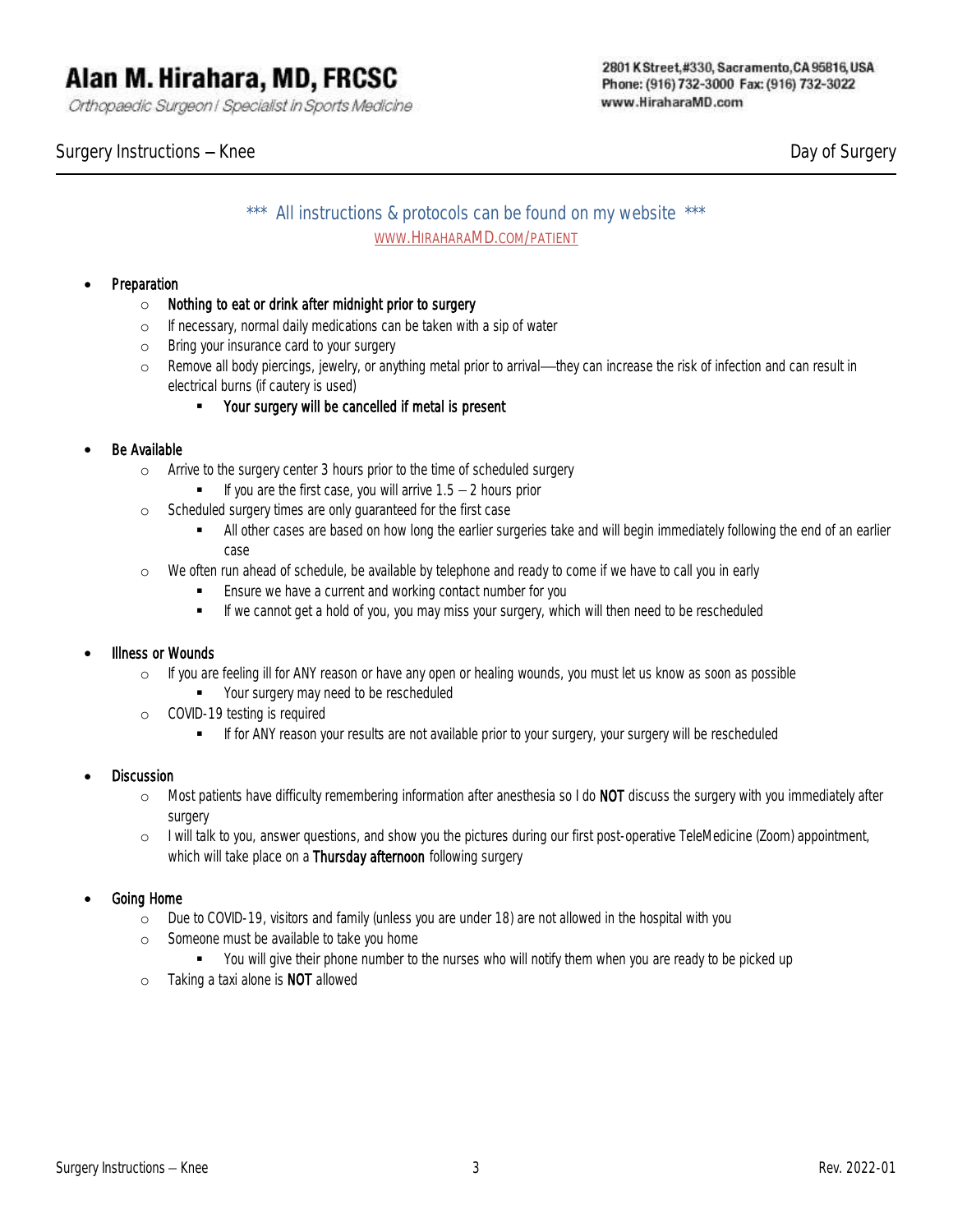Orthopaedic Surgeon | Specialist in Sports Medicine

Surgery Instructions – Knee After Surgery After Surgery After Surgery After Surgery After Surgery

# \*\*\* All instructions & protocols can be found on my website \*\*\* WWW.HIRAHARAMD.COM/PATIENT

# • Post-operative Appointment

- o Post-operative appointments will be done via TeleMedicine (Zoom)
- o If you have not already made one, call my office to schedule your first appointment on a Thursday afternoon after surgery

# Pain Control

- o Your prescription medications for pain for after surgery will be arranged at your pre-operative appointment and sent electronically to your pharmacy.
	- Narcotics are used as needed
- o Anti-inflammatories should be started directly after surgery, must be taken regularly, and must continue for four weeks after surgery
- o For medication refills or changes,
	- **•** For refills or changes of narcotic medications, you must contact he office during office hours only.
	- **•** On-call physicians can **NOT** prescribe medication to patients they have not seen.
	- **■** Narcotics can be prescribed to patients after surgery for the duration of the aftercare (90 days) only. Following this period, any narcotics refills must be obtained from your primary care physician.
- o Ice the knee 20 minutes per hour for the first 72 hours while awake
	- Be very careful when applying cold directly to the skin in limiting how much time it is used to avoid cold burns
	- If a cold therapy unit has been supplied, it is for home use. It will NOT be placed on you at the time of surgery. If there are any problems or questions with the unit, please contact the provider of your unit as our office does not provide support for these products.
	- **EXECUTE:** After the first 72 hours, ice the knee at least 3 times a day and especially after physical therapy sessions
	- Ice can work through the dressings

# • Swelling & Tingling

- o It is normal to have some mild swelling, tingling, or numbness after surgery
- o Keep the leg elevated above the heart on several pillows when sitting or laying down
- o Sometimes the dressing might be too tight and can be re-wrapped, if necessary

# **Dressings**

# o Dressings can be taken off 48 hours after surgery

- o The incisions will have small pieces of tape over them called "steri-strips."
	- Do not remove the steri-strips covering the small incisions
	- **•** The steri-strips fall off after one week or can be removed ten days after surgery
	- You can replace the dressings with band-aids, if desired
- $\circ$  There may be drainage for the first  $48 72$  hours from the incisions. This is normal
- o You may take a shower immediately but do NOT get the dressings wet
	- Once the dressings are removed, you can use soap and water on the wounds
	- Do NOT take a bath or swim as the incisions should not be soaked in water
	- Keep the incisions clean and dry